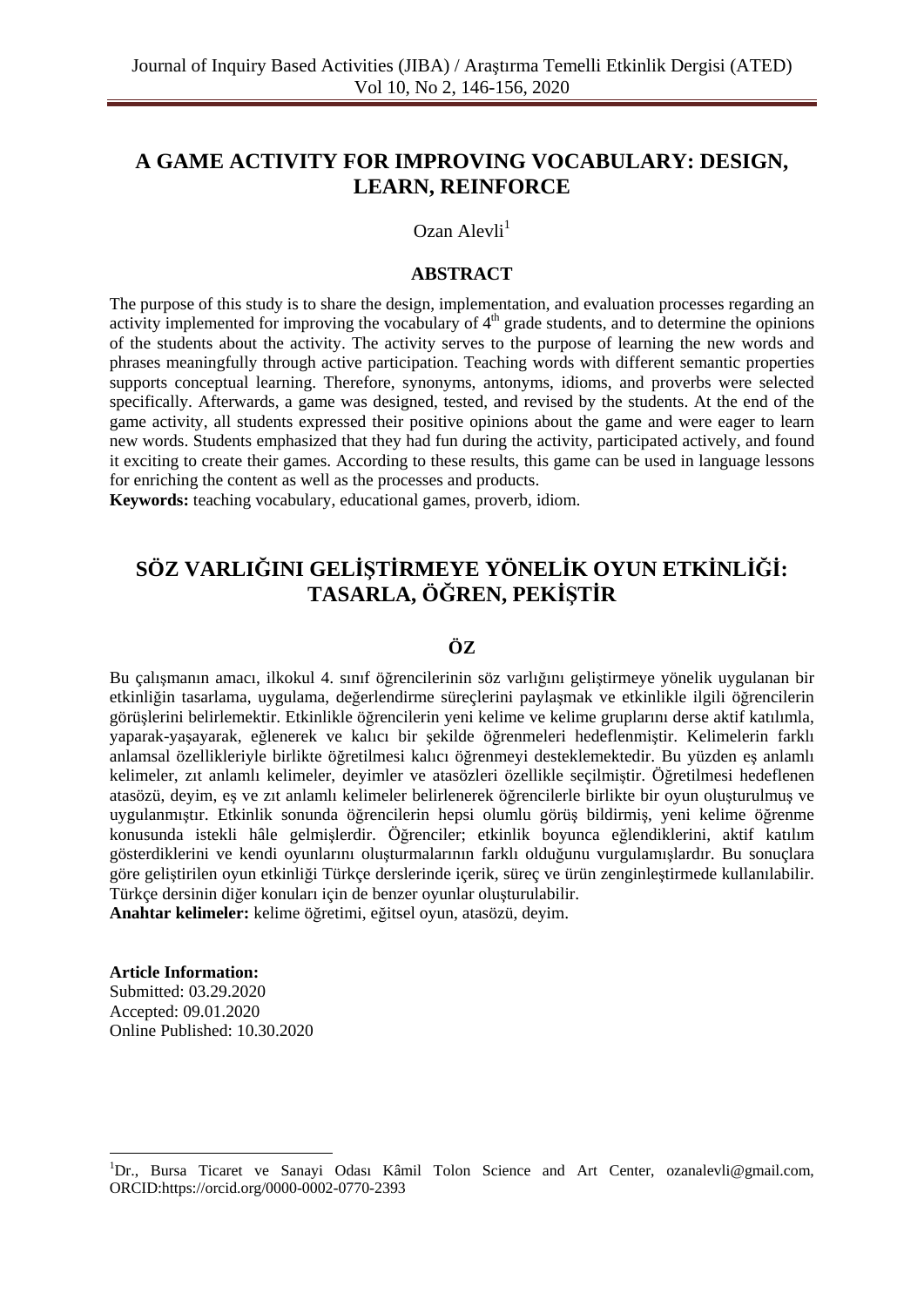#### **INTRODUCTION**

Nowadays, particularly primary and secondary school students are observed to use very few proverbs, idioms, and words in their speeches and writing activities. For students to develop their basic language skills, their vocabulary should be improved. According to Aksan (2004), vocabulary consists of the words of a language, the morphological units involved in derivation, and the elements such as compound words, idioms, proverbs, and stereotyped words. Words, proverbs, and idioms are among the most important elements of cultural heritage. Different methods, techniques, and materials can be used to transfer this heritage to future generations on a sound basis. A game, which would enable learning with fun and improve vocabulary, may attract the attention of children more. By enriching the teaching process through games, students can be encouraged to produce different and original products. Therefore, contributions could be made to the development of vocabulary of students as well as the accurate and effective use of the language, which is the basis of cultural heritage.

There is a need for educational games in order to improve the language skills of students, to increase the permanency of learning, and to enable learning by doing and having fun. Games as learning activities also increase the attention of the students towards the lesson. A literature review on using games in the learning environments revealed positive results of various research studies in this area. In his study, Özaslan (2006) investigated the effect of improving vocabulary in students through word games on their reading comprehension levels. As a result of the study, it was determined that the students in the experimental group, who played word games, scored higher in sentences, paragraphs, and overall reading comprehension levels compared to the students in the control group. In his study, Gülsoy (2013) found that educational games had a positive effect on improving the vocabulary of sixth grade students. Demirel (2015) found in his study that the intelligence game activities in Turkish lessons improved problem-solving skills and academic achievement of the sixth grade students. In their study, Batur and Yavaşça (2018) aimed to determine the contribution of

playing games with creative drama techniques to the teaching of proverbs and the permanence of learning. The findings of the study showed that students' interest and attention towards the lesson increased. It was concluded that educating and teaching students through games yields positive results for students' learning. According to Akyol (2005), in vocabulary teaching, the teaching should be structured on the previous knowledge of the students; alternative meanings of the words should be introduced through different activities; the interest of the students in the words should be ensured in the teaching process; words should be associated with the life of the students; and students should be encouraged to learn words independently. Activities that involve word games, puzzles, riddles, etc. should be implemented to improve the passive vocabulary of the students. In order to improve active vocabulary, learning environments that enable students to use their passive vocabulary should be designed (Çeçen, 2007).

The purpose of this study was to share the design, implementation, and evaluation processes regarding an activity implemented for improving the vocabulary of the fourth grade primary school students, and to determine the opinions of the students about the activity. In line with this purpose, answers to the following questions were sought:

- 1. What are the processes of designing, implementing, and evaluating a game for improving the vocabulary of the fourth grade primary school students?
- 2. What are the opinions of the fourth grade students about the game?

## **PLANNING THE ACTIVITY**

The activity was designed according to the listening, speaking, and reading skills vocabulary standards as well as the standards related to writing instructions among the writing skills specified in the fourth grade Turkish language curriculum (Ministry of National Education [MoNE], 2019). Teaching words together with their different semantic properties supports permanent learning. Therefore, synonyms, antonyms, idioms, and proverbs were selected specifically. It was essential to teach the correct spelling, pronunciation, and usage of the specified words and phrases together. The draft of the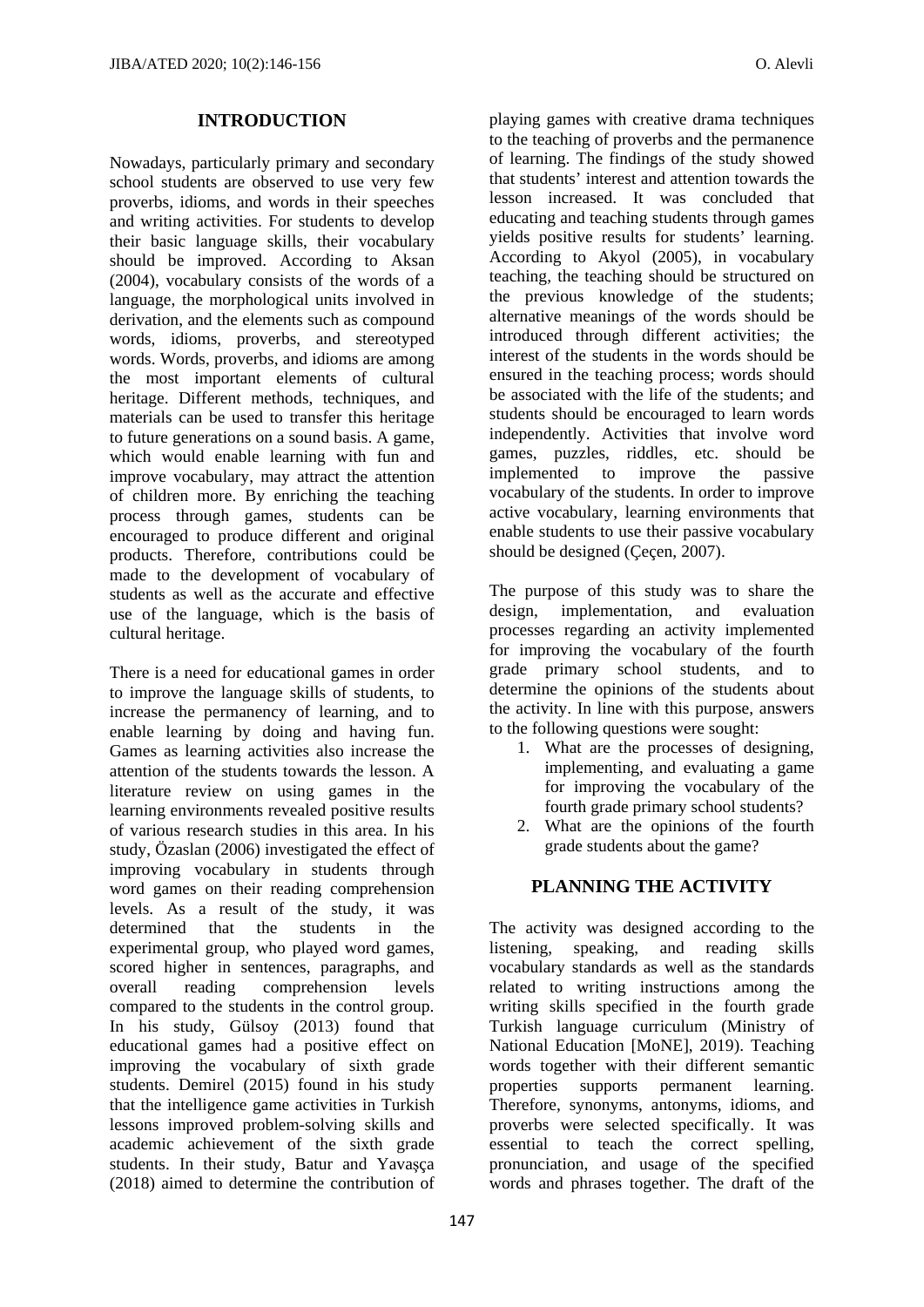activity was submitted for expert opinion and corrections were made according to the suggestions.

The curriculum standards (MoNE, 2019) related to the activity are as follows:

T.4.1.4. Students can guess the meaning of unfamiliar words in what they listen to/watch.

T.4.2.1. Students use the words in their meanings.

T.4.3.7. Students can find the antonyms of words.

T.4.3.8. Students can find the synonyms for words.

T.4.3.11. Students understand the contribution of idioms and proverbs to the meaning of the text.

T.4.3.12. Students can guess the meaning of unfamiliar words and phrases using the context.

T.4.4.2. Students write instructions for the processing steps of a task.

*Students are encouraged to prepare a leaflet describing the stages of using a tool, to prepare a booklet describing the stages of a game, or to write directions.* 

# **ACTIVITY IMPLEMENTATION**

This activity was implemented with 10 gifted and talented students enrolled in a science and art center in Bursa in the fall semester of 2019. The implementation of the activity was completed in four lesson hours. Necessary permissions were obtained from the directorate of national education before the implementation.

Gifted and talented students are the students, who learn faster than their peers, lead in the capacity of creativity, art, and leadership, have special academic abilities, can understand abstract ideas, like to act independently in their areas of interest, and display high performance (MoNE, 2016). Enrichment activities are necessary for gifted and talented students who can get bored quickly in traditional lessons. The content, teaching process, and products should be differentiated according to the readiness, interests, abilities, and learning styles of gifted and talented students (Sak, 2017; Tomlinson, 2014; Van Tassel-Baska, 2003). The activity, designed as a game-based enrichment activity, is thought to be suitable for the gifted and talented students.

Preliminary preparations were made by the teacher and students before the activity, and the target words and phrases were identified. The target words should be age-appropriate words that students can encounter in daily life and use when expressing their feelings and thoughts. Accordingly, first of all, the literature was reviewed in terms of the previous studies and the games developed in this field. Students were given a period of one week for this study. Words, proverbs, and idioms that are frequently used and expected to be known in primary and middle schools (Aksoy, 2015) were identified; and the frequency studies related to vocabulary were examined<br>
(Cetinkava, 2011: Karadağ, 2005: (Çetinkaya, 2011; Karadağ, 2005; Kurudayıoğlu, 2005). The Turkish Dictionary (Turkish Language Association, 2005) was also used. At the end of the study, 21 proverbs, 21 idioms, 42 synonyms, and 34 antonyms were identified to be used in the game. At the primary schools, words and phrases with unknown meanings in the texts used in Turkish lessons could be identified; and, these words and phrases could be used for creating games at the end of the units.

## **Warm-up / Introduction to the Game**

The teacher asked "What is the intangible cultural heritage?", "How could this intangible cultural heritage be passed on to future generations?" to the students. At this point, language was emphasized as a transmission tool for the transfer of intangible cultural heritage. The students had a whole class discussion under the guidance of the teacher. Examples of proverbs, idioms, fairy tales, jokes, and epic tales were shared.

## **The Learning and Teaching Process**

The similarities and differences between the proverb and idiom were reminded. Moreover, different meanings, synonyms, and antonyms of words were emphasized. Having a rich vocabulary was discussed in terms of its role in developing the world of emotions, thoughts, and imaginations as well as language skills. Students were told that they would design a word game collaboratively for fun and deeper learning. The game was designed as a board game for a maximum of 2-6 players.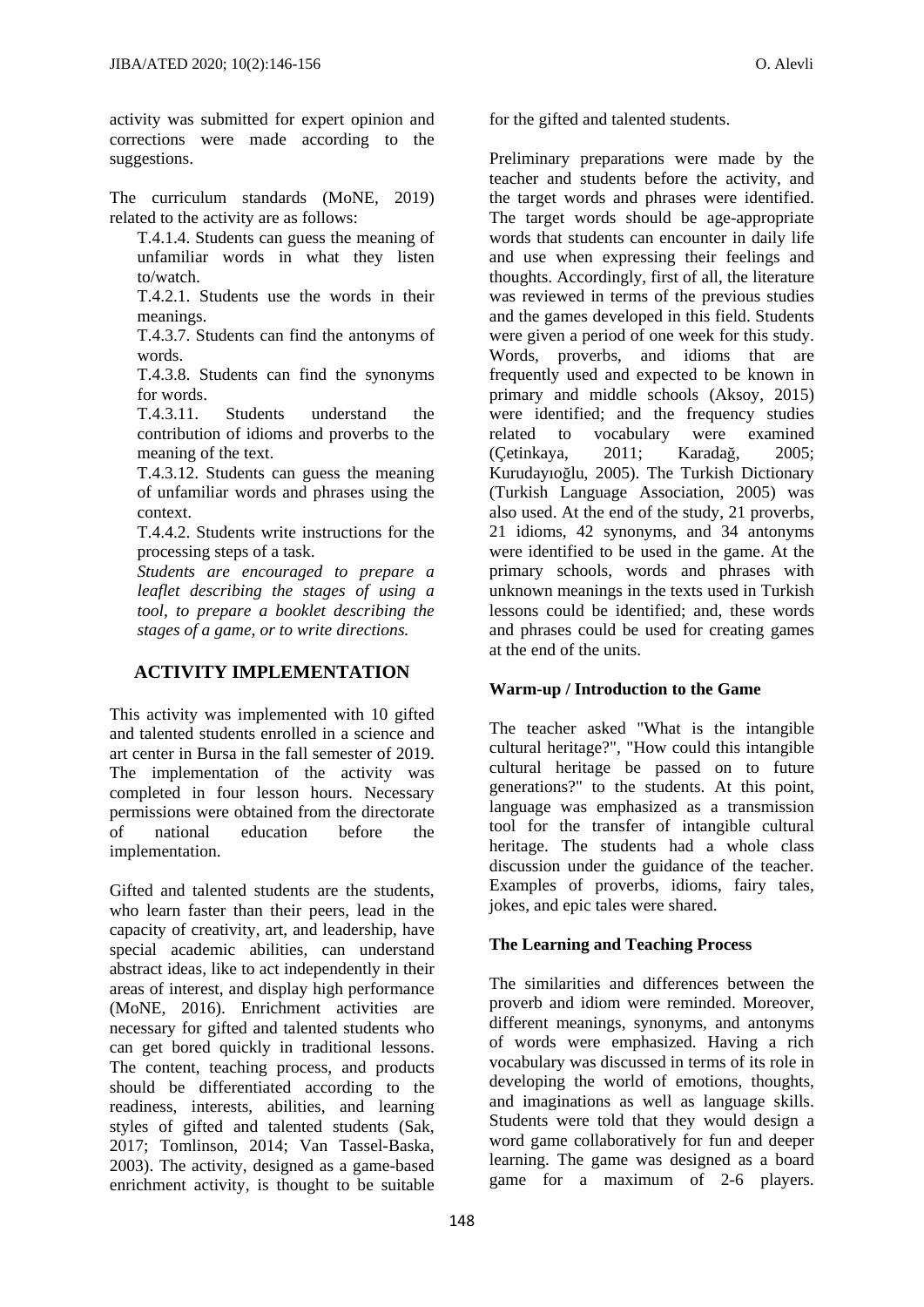Therefore, large numbers of students can be divided into groups and the same game could be prepared in larger amounts. In the current implementation, the students formed groups of five members. The materials were determined for 10 students. Required materials are as follows:

- two cardboards.
- 12 background cardboards in six different colors,
- 10 white background cardboard,
- $\bullet$  scissors.
- glue, and
- a printout of words and phrases.

The students were assigned roles to develop the game and prepare the materials. Considering the group of five students, three students were assigned to prepare word frames and two students were assigned to prepare question cards. The instructions of the game were prepared together. The teacher acted as a facilitator. Word frames were created in six different colors, with 20x20 cm in size. Word frames are given in Figure 1 and the red word frame is presented in Figure 2.



**Figure 1.** Word Frames

Synonym words were pasted equally in two different frames. For instance; the word "prose" was pasted on the blue frame and its synonym "text" was attached to the yellow frame. The words, "prose", "synonym", "blue", and "yellow" were written on the question card. This process was repeated for all synonyms and antonyms. All words were evenly distributed in frames of six different colors. In proverbs and idioms, the sentence or

phrase was divided into two parts and each part was pasted on a word frame. For instance, the idiom "To make heavy weather of something" was written on the question card as "To make heavy…" idiom, purple and yellow. The "To make heavy..." part was pasted on the purple

frame, the "...weather of something" was pasted on the yellow frame. Eighty question cards, including 21 proverbs, 21 idioms, 21 synonyms, 17 antonyms, were created in the size of 5x10 cm. Figure 3 shows examples of question cards.



**Figure 2.** Red Word Frame



**Figure 3.** Sample Question Cards

In the final stage, the instructions of the game were written (Figure 4, Appendix 1). The answer key of the game is given in Appendix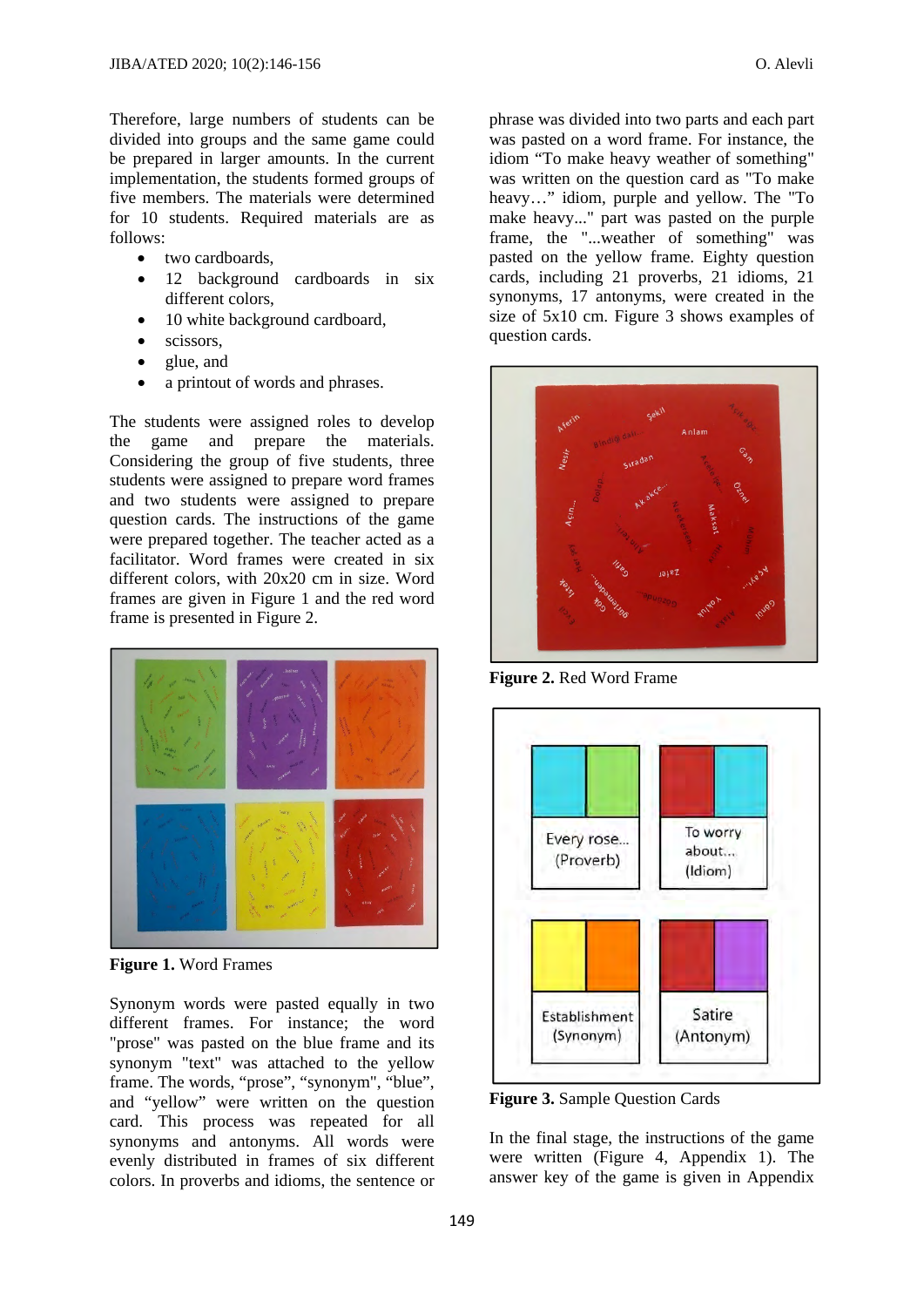2. The students took active part in the preparation of the game materials and definition of the rules. The game rules and materials were revised in the process. The article describes the final version of the game. The first version of the game is given in Appendix 3. In this study, the students enriched the designed game with web 2 tools through interdisciplinary cooperation. For this purpose, word frames and question cards were re-created in digital environment, and the game was visually enriched by making colorful printouts (Figures 1-4).



**Figure 4.** Game Instructions

#### **How to Play the Game**

There are six different colors of word frames and 80 question cards in the game. Question cards were placed face down in the middle of the playing area. Six double-sided word frames were placed around question cards. In the beginning of the game, one of the students was chosen as the group leader. The game started when s/he turned over the question card on the top. According to the information written on the question card, the players tried to find the relevant word from word frames. For example; the words "purpose", "synonym", "red", and "yellow" are written on one of the question cards. For this card, the students should search the synonym of the word "purpose" on red and yellow frames. The word "purpose" is written on the red frame; and the word, "objective" is written on the yellow frame. The first to find the answer to the question gets the score of the question card. The correct answer to a proverb question earns 3 points; the correct answer to an idiom question earns 2 points; and, the correct answer to synonym and antonym questions earns 1 point. Besides, when the student, who finds the answer, uses the word correctly in a sentence, gets a double score. The game procedure is the same for the synonyms and antonyms.

A part of the sentence is given in the question cards of the proverbs. For instance; "The early bird…", "proverb", "green", and "purple" are written on one of the question cards. In this case, the "The early bird…" part of the proverb is written on the green frame; "...catches the worm" part is written on the purple frame. The question cards for the idioms are in the same format. During the game, when the student, who found the correct answer, explained the meaning of the proverb or idiom correctly, s/he got a double score. If none of the students knew the word or phrase, the teacher elicited the meaning within a context, sharing examples from the dictionaries. Then, the game continued with the next card. The player who scored the highest point won the game.

## **EVALUATION OF THE ACTIVITY**

During the activity, the teacher observed the students' participation and the learning processes to understand what learning opportunities the activity offered. The activity was implemented as planned and no problem was experienced. Some students had difficulties during the enrichment of the game with web 2 tools. At this stage, students with better computer skills can be assigned to these tasks.

It was observed that the learning environment was completely student-centered and every student participated in the activity actively. Students worked cooperatively at all stages of the game. They described the activity as fun and challenging. An image from the game is presented in Photograph 1. While preparing the game, the students had already learnt many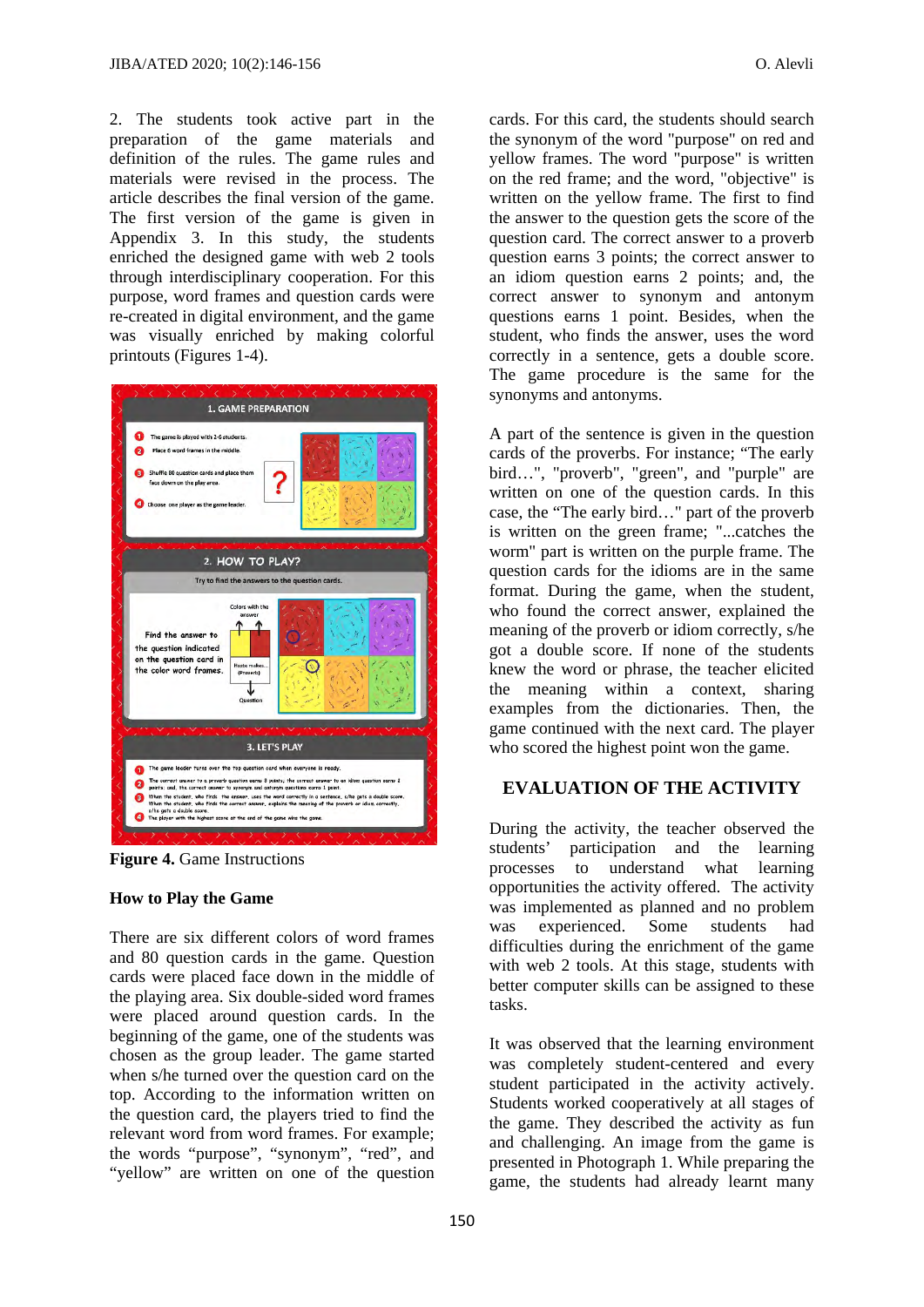words and word groups. Playing the game contributed to their learning in terms of reinforcement and using the words in context. After playing the game for a few times, students' self-confidence increased and they became more eager to learn.



**Photograph 1.** An Image from the Game

Another observation during the game was that the students developed their vocabulary, which is one of the aims of the game, and used idioms, proverbs, and other words in accordance with their meanings. The writing assignments completed in the following months after the activity showed that the students' used the new words such as "case", "dignity", "purpose"; and idioms such as "to be fed up with something" in context correctly. They have also been using more idioms and proverbs that they learned through the game activity in their classroom conversations.

In order to answer the second research question, data about the students' views on the activity were collected. At the end of the activity, a form of open-ended questions was handed out, asking the students to evaluate the activity. The form included the following questions:

- 1. How would you evaluate the game in terms of improving vocabulary?
- 2. How difficult was the game for you? Please score between 1 and 5, with 1 meaning "it was not difficult at all" and 5 meaning "it was very difficult."
- 3. How fun was the game for you? Please score between 1 and 5, with 1 meaning

"it was not fun at all" and 5 meaning "it was a lot of fun."

All of the students expressed positive opinions. Students emphasized that they had fun during the activity, participated actively, and found it different to create their games. One of the students wrote "The game is fun, it is difficult to learn words from the dictionary, we learn more easily with such games, I learned new words, idioms, and proverbs; my vocabulary has improved." Another student wrote as follows:

It is a game that will improve our language skills in using words, idioms, and proverbs. There are many words and phrases that we did not know in the game and this game teaches them to you. It is entertaining at the same time.

The findings obtained regarding the difficulty and entertainment levels of the game are given in Figures 5 and 6. According to Figure 5, the mean score for the difficulty level of the game was 2.8 out of 5. Therefore, it can be argued that the game was of medium difficulty for the students. According to Figure 6, the mean score for the entertainment level was 4.3 out of 5. Therefore, it can be argued that the students found the game fun.



**Figure 5.** Difficulty Level of the Game



**Figure 6.** Entertainment Level of the Game

## **CONCLUSION and SUGESTIONS**

In this study, a game-based activity was designed together with the fourth grade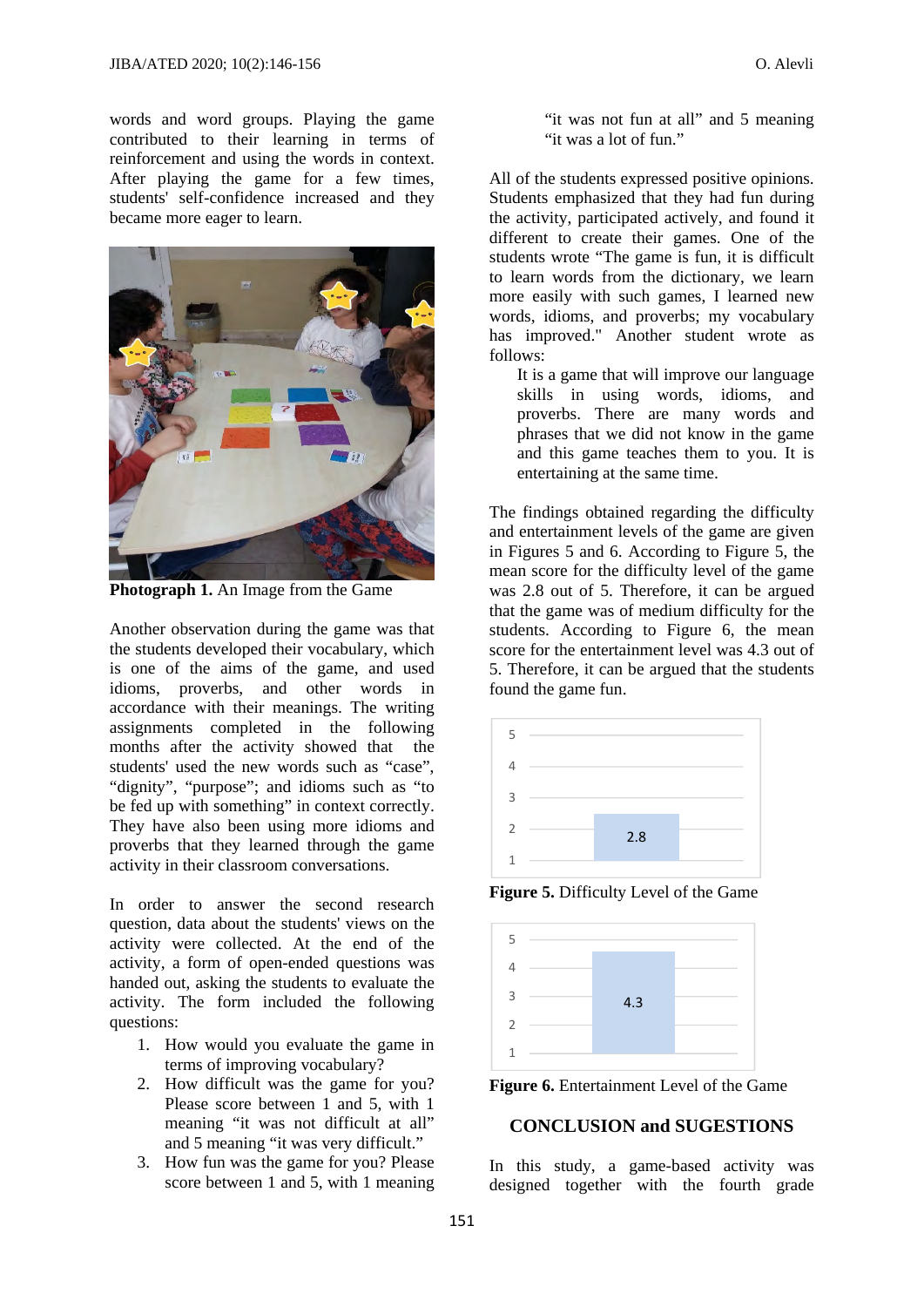students for improving their vocabulary; the game was implemented and evaluated. To answer the first research question, each stage of the activity was explained in detail. The activity was carried out as planned, and the students were very enthusiastic and active at every stage of the lesson. At the end of the activity, the opinions of the students about the activity were taken. The students expressed the view that the game improved their language skills and vocabulary; and they learned new words and phrases by having fun. Similar findings were found in the previous studies on improving vocabulary with educational games (Batur & Erkek, 2017; Batur & Yavaşça, 2018; Demirel, 2015; Gülsoy, 2013; Kıvrak, 2016; Nurlu & Sarıca, 2015; Özaslan, 2006). The results of the current study suggest that the game can be used in language lessons for enriching the content as well as the processes and products.

Gifted and talented students may experience social and emotional problems in socializing and expressing themselves (Çitil & Ataman, 2018; Peterson et al., 2009). The current experience of game development and implementation suggests that game-based activities may improve students' selfconfidence, help them express themselves more comfortably, and can be effective in overcoming social and emotional problems that students may experience.

Similar games can be created for other topics of the Turkish course or other languages. Games should be at a level that allows all students to understand and participate effectively. The rules of the game should allow all students in the class to participate. Hence, educational games would provide fun and ensure conceptual learning. Traditional methods do not appeal to students and are insufficient in vocabulary teaching. On the other hand, activities based on games make the lesson enjoyable and interesting, affecting the attitudes of the students towards the lesson positively.

This activity was implemented with gifted and talented students attending the fourth grade; however, it can also be used with the fifth or sixth grade students or students attending regular middle school. Target words and phrases can be made easier or more difficult

according to the students' level. Writing activities can be integrated about the learned words at the end of the game.

## **REFERENCES**

- Akyol, H. (2005). *Türkçe ilk okuma yazma öğretimi [Teaching reading and writing in Turkish]*. Pegem A.
- Aksan, D. (2004). *Dilbilim ve Türkçe yazıları [Linguistics and Turkish texts].*  Multilingual Press.
- Aksoy, Ö. A. (2015). *Atasözleri ve deyimler sözlüğü* 1-2 [*Dictionary of proverbs and idioms* 1-2]. İnkılâp Press.
- Batur, Z., & Yavaşça, H. (2018). Listen to instruction play learner's owner: Proverb teaching. *Research and Experience Journal*, *3*(2), 93-117.
- Batur, Z., & Erkek, G. (2017). Kelime öğretiminde bir "Tabu" [A "Taboo" in word teaching]. *International Journal of Language Academy, 5*(2), 1-11.
- Çeçen, M. A. (2007). Kelime hazinesinin geliştirilmesinde dikkat edilmesi gereken hususlar [Critical issues in vocabulary development]. *Journal of Turkish Linguistics*, *1* (1), 116-137.
- Çetinkaya, Ç. (2011). *İlköğretim 4 ve 5. sınıf öğrencilerinin kelime kullanım sıklıkları üzerine bir araştırma [Research on the frequency of word usage of 4th and 5th grade elementary students]*  [Unpublished dissertation]. Gazi Üniversitesi Eğitim Bilimleri Enstitüsü.
- Çitil, M., & Ataman, A. (2018). İlköğretim çağındaki üstün yetenekli öğrencilerin davranışsal özelliklerinin eğitim ortamlarına yansıması ve ortaya çıkabilecek sorunlar [The reflection of the primary level gifted students' behavioral characteristics to the educational settings and the problems that may arise]. *Gazi Üniversitesi Gazi Eğitim Fakültesi Dergisi, 38*(1), 185- 231.

http://www.gefad.gazi.edu.tr/download/ article-file/462740

Demirel, T. (2015). *Zekâ oyunlarının Türkçe ve matematik derslerinde kullanılmasının ortaokul öğrencileri üzerindeki bilişsel ve duyuşsal etkilerinin değerlendirilmesi* [*Evaluating cognitive and affective effects of using mind games in Turkish and mathematics*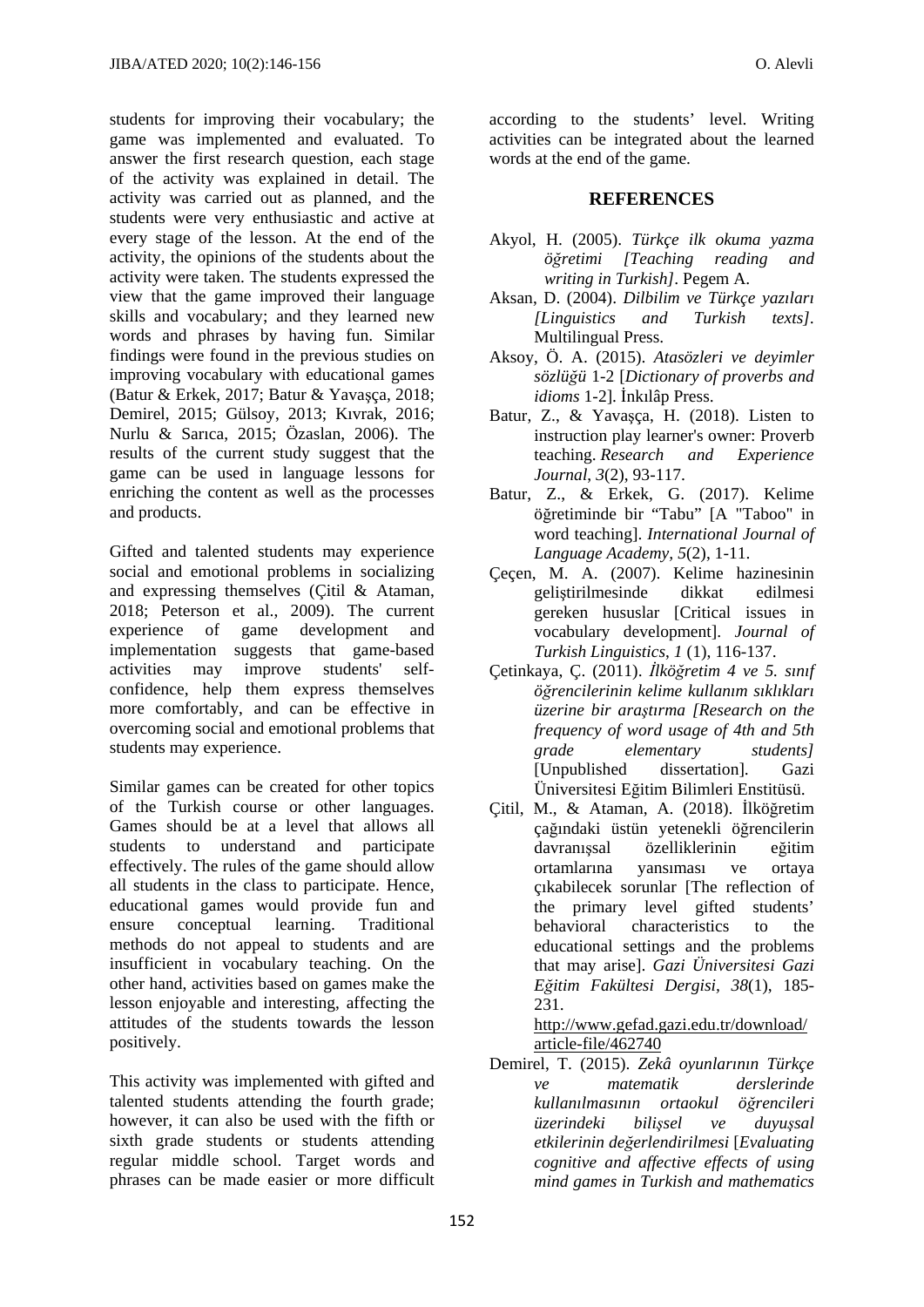*courses on secondary school students]*  [Unpublished dissertation]. Atatürk Üniversitesi Eğitim Bilimleri Enstitüsü.

- Gülsoy, T. (2013). 6. *sınıf öğrencilerinin kelime hazinesinin geliştirilmesinde eğitsel oyunların etkisinin incelenmesi*  [*The impact of educational games on development of 6th grade students vocabulary]* [Unpublished master's thesis]. Niğde Üniversitesi Eğitim Bilimleri Enstitüsü.
- Karadağ, Ö. (2005). *İlköğretim* I. *kademe öğrencilerinin kelime hazinesi üzerine bir araştırma* [*A research abaut the vocabulary of elementary school students from first to fifth grade]*  [Unpublished dissertation]. Gazi Üniversitesi Eğitim Bilimleri Enstitüsü.
- Kıvrak, D. (2016). Activity suggestion for improving the vocabulary: One caricature, one painting. *Journal of Inquiry Based Activities, 6*(2), 89-96. http://www.ated.info.tr/index.php/ated/a rticle/view/50/0
- Kurudayıoğlu, M. (2005). *İlköğretim II. kademe öğrencilerinin kelime hazinesi üzerine bir araştırma [A research about the vocabulary of elementary school students from 6th to 8th grades]* [Unpublished dissertation]. Gazi Üniversitesi Eğitim Bilimleri Enstitüsü.
- Ministry of National Education. (2019). *Türkçe dersi öğretim programı (İlkokul ve Ortaokul 1, 2, 3,4, 5, 6, 7 ve 8. Sınıflar) [*Turkish c*ourse curriculum (Primary and secondary school grades 1, 2, 3, 4, 5, 6, 7, and 8)]*. http://mufredat.meb.gov.tr/
- Ministry of National Education. (2016). Bilim ve sanat merkezleri yönergesi [The directive for science and art centers]. *Tebliğler Dergisi,* 2710. http://orgm.meb.gov.tr/meb\_iys\_dosyala r/2016\_10/07031350\_bilsem\_yonergesi. pdf
- Nurlu, M., & Sarıca, A. (2015). İlköğretim Türkçe ders kitaplarındaki sözcük çalışmalarının yöntem-teknik ve Türkçe öğretimi kazanımları açısından incelenmesi [The investigation of word studies in Turkish study books in terms of goals in approaches and techniques and Turkish education programme in Turkish study books for primary schools grade 2nd]. *21. Yüzyılda Eğitim ve Toplum Eğitim Bilimleri ve Sosyal Araştırmalar Dergisi*, *4(*10), 19-37.
- Özaslan, A. (2006). *Kelime oyunları ile kelime dağarcığının geliştirilmesinin okuduğunu anlama düzeyine etkisi* [*Building up vocabulary with word games and its effect on reading comprehension]* [Unpublished master's thesis]. Selçuk Üniversitesi Sosyal Bilimler Enstitüsü.
- Peterson, J., Duncan, N., & Canady, K. (2009). Longitudinal study of negative life events, stress, and school experiences of gifted youth. *Gifted Child Quarterly, 53*(1), 34- 49. https://doi.org/10.1177/0016986208326 553
- Sak, U. (2017). *Üstün zekâlılar: Özellikleri, tanılanmaları, eğitimleri* [*The gifted: Characteristics, diagnosis, education*]*.*  Vize Press.
- Tomlinson, C. A. (2014). *The differentiated classroom: Responding to the needs of all learners* (Second edition). ASCD.
- Turkish Language Association. (2005). *Turkish dictionary* (10th edition). Author.
- Van Tassel-Baska, J. (2003). *Differentiating the language arts for high ability learners, K–8.* ERIC Digest. ERIC Clearinghouse on Disabilities and Gifted Education (ERIC document number: ED474306).

https://eric.ed.gov/?id=ED474306

## **Citation Information**

Alevli, O. (2020). A game activity for improving vocabulary: Design, learn, reinforce. *Journal of Inquiry Based Activities, 10*(2), 146-156. http://www.ated.info.tr/index.php/ated/issue/view/21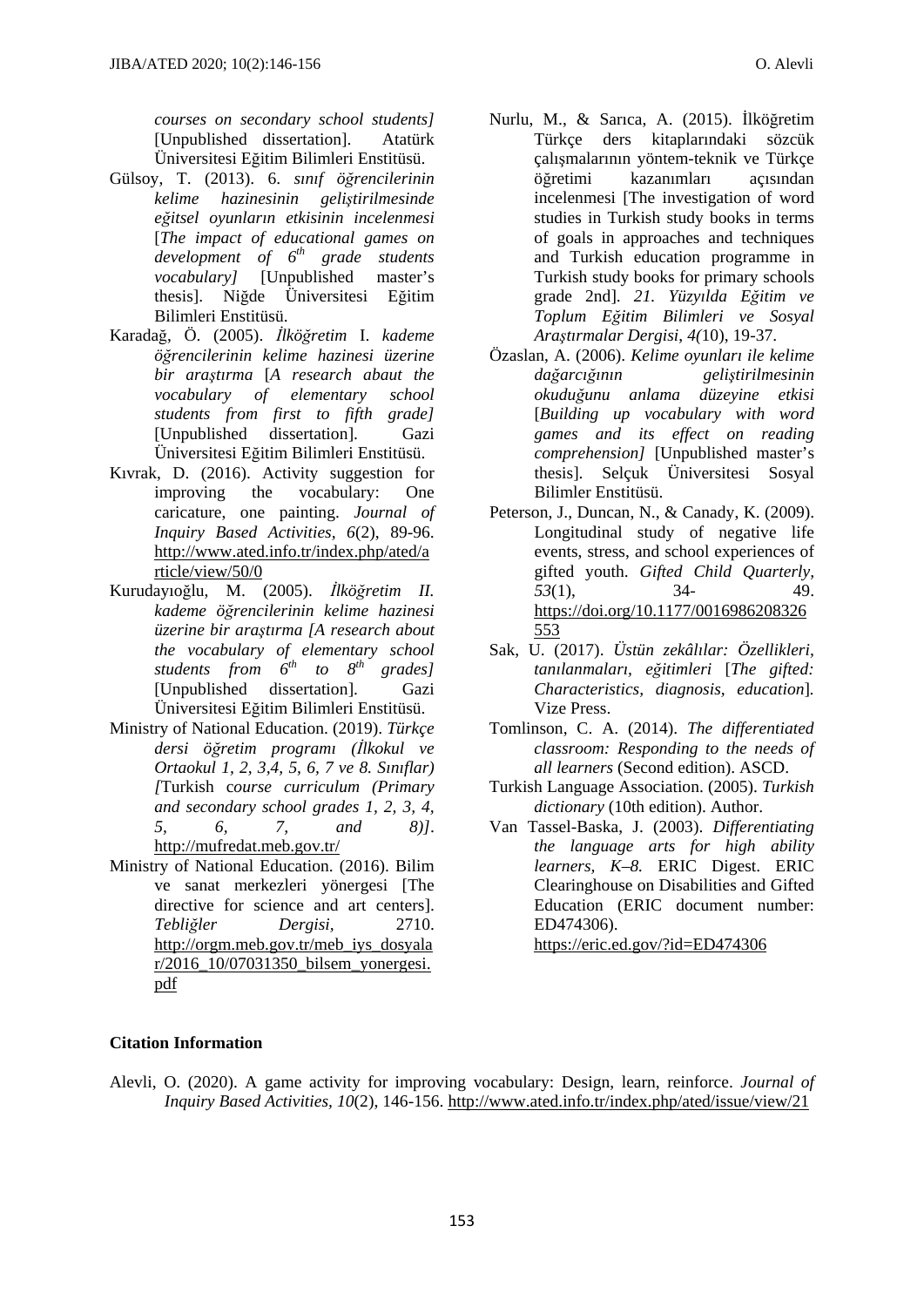## Appendix 1

#### Game Instructions

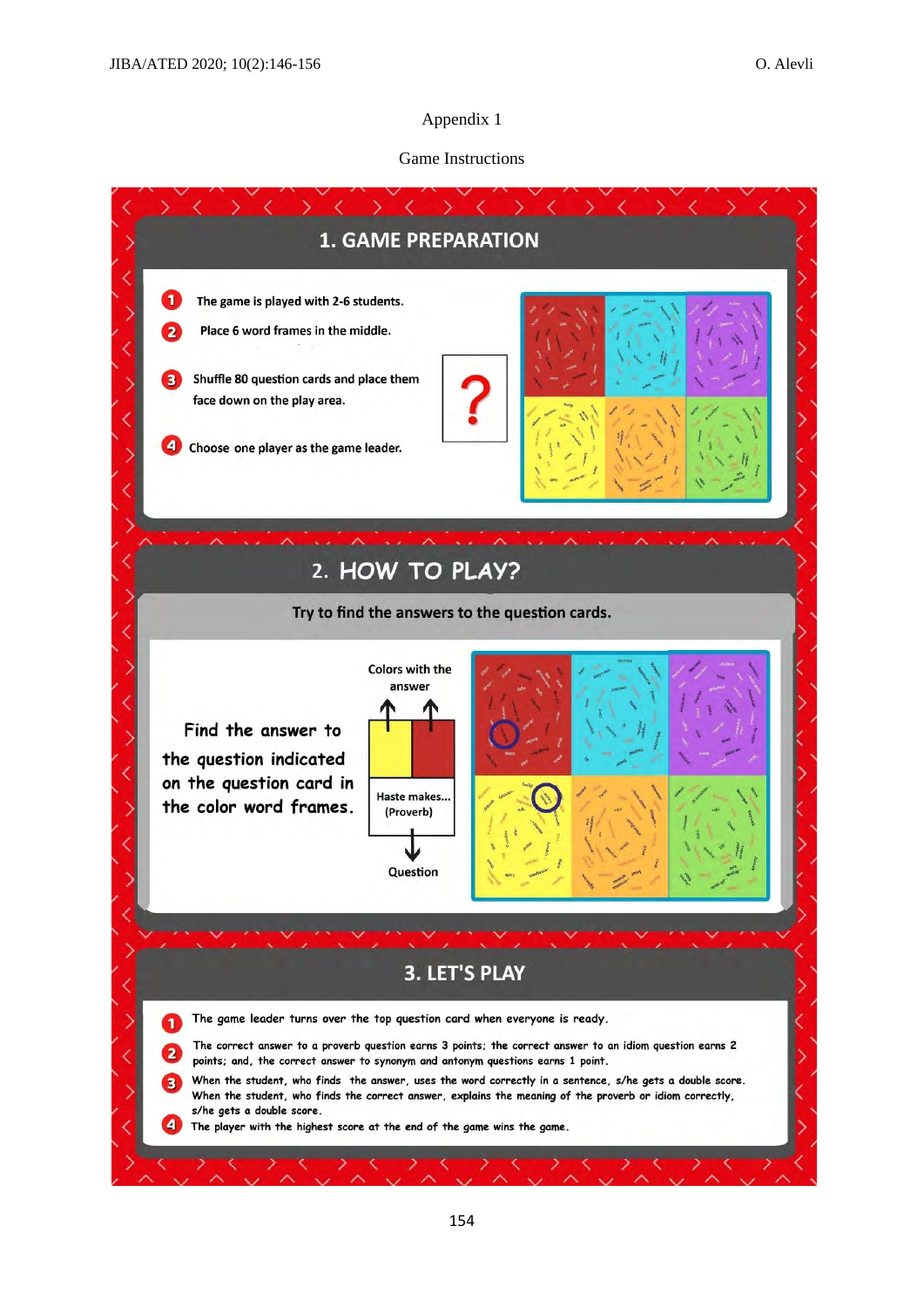#### Appendix 2

#### Answer Key of the Game

## **PROVERBS**

In unity, there is strength. Every rose has its thorns. An open mouth never starves. There is no rain without thunder. A hungry stomach has no ears. Listen before you speak. Tomorrow is another day. Cutting a green tree is like killing a human being. You reap what you sow. World property remains in the world. Haste makes waste. Too much coyness makes the lover bored. Losing a belonging is better than losing your life. Save your goods for a rainy day. The hungry do not have mercy. There is no cure for death. Do not cut a head when bowed. Two heads are better than one. The early bird catches the worm. Set a thief to catch a thief. Blood is thicker than water.

#### **IDIOMS**

To become a byword To be taught a lesson To get educated To spill the beans To shoot oneself in the foot To worry about nothing To fly over the moon To whistle for something To be fed up with something To be mealy-mouthed To get offended with someone To show one's teeth To turn an honest penny To underestimate To lay hands on something To mark down To be up to something To make heavy weather of something To have the nerve to do something

To catch someone off guard To rub the shine of someone

#### **SYNONYMS**

Free-independent Task-duty Meaning-connotation Consciousness-Awareness Nation-community Drink-beverage Form-shape Establishment-organization Event-case Honor-dignity Language-speech Important-essential Trust-confidence Successful-prosperous Interest-attention Essential-necessary Prose-text Wish-desire Liberty-independence Warning-alert Purpose-objective

## **ANTONYMS**

Gentle-rude Domestic-wild Raw-mature Income-expense Bring-take away Cheap-expensive Victory-defeat Master-novice Foreign-domestic Thrifty-wasteful Remember-forget Objective-subjective Suffering-pleasure Natural/in-law Production-consumption Unnecessary-necessary Satire-praise